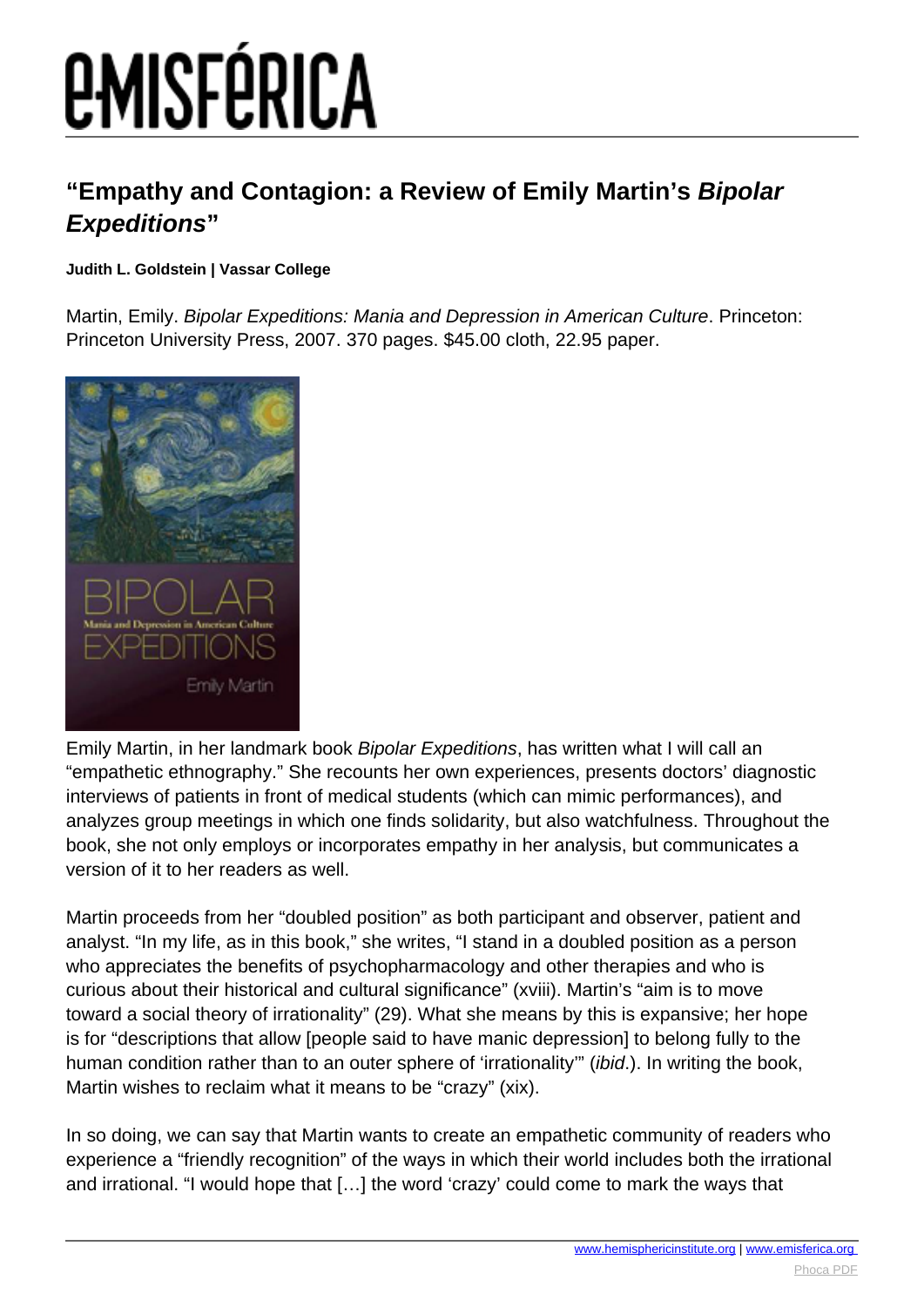## *<u>EMISFÉRICA</u>*

everyone belongs in one way or another—even if only in their dreams—to the realm of the irrational. I am not saying that we are all alike or that some of us are not disabled by our craziness. I am saying that there could be friendly recognition across the sometimes arbitrary line between rational and irrational acts and thoughts" (xix).

An example of what this "friendly recognition" might mean appears in the discussion of personhood, which indicates both the appeal and the difficulty of transforming key aspects of American culture. Martin writes, "A person living under the description of manic depression is a threat to the conception of American personhood that has prevailed for centuries: a person with a central controlling principle based on the will, who is owner of himself and acts out of individual intention and desire toward rational ends" (269). She would like to see the fragmented personhood that results from manic depressions be seen not as a "threat" to the prevailing general notion she describes, but rather as a building block towards a revised theory of the individual, one that would acknowledge that "everyone's personhood—rational, irrational, or somewhere in between—is less built upon a unitary concept, fragile or not, than made of a dense web of social connections with others" (ibid.).

Martin's mission is complicated additionally by the celebration in popular journalism, and in business 'how-to-succeed' writing, of the bipolar "style" (not the condition). On one hand, "American culture today has a strong affinity with manic behavior [...]. People [...] are fascinated by manic behavior and see it as a valuable resource in the ever-accelerating spiral of 'productivity'" (1). Such popular publications "claim that the emotional contagion of high moods can directly affect business success" (2). However, on the other hand, "extreme states like mania may fascinate and attract us, but they disquiet us as well" (4). Bipolar Expeditions demonstrates the difficulty of reconciling the positive and negative aspects of this discourse by showing, through Martin's creative and wide-ranging fieldwork, the number of places in which representations and diagnoses of manic depression are found. Martin adds the many personal stories she heard in her research to the mix, illustrating how the resulting complexities are lived. Her informants struggle daily to balance their needs for privacy and for community, and to reach an equilibrium between their medications and the particular demands of their everyday lives.

Empathy, like emotional contagion, can spread someone else's point of view. It can also spread something unsettling, even debilitating. Martin not only empathizes with people living under the diagnosis of bipolar depression, but she successfully communicates her empathy as well. Through persuasion and communication, in the end, the process has begun through which something is passed from one person to others. In short, Martin writes an empathetic ethnography which enables the conclusions she reaches from her "bipolar expeditions" to be contagious.

Judith L. Goldstein has published widely on her field and archival research in Iran, Israel,